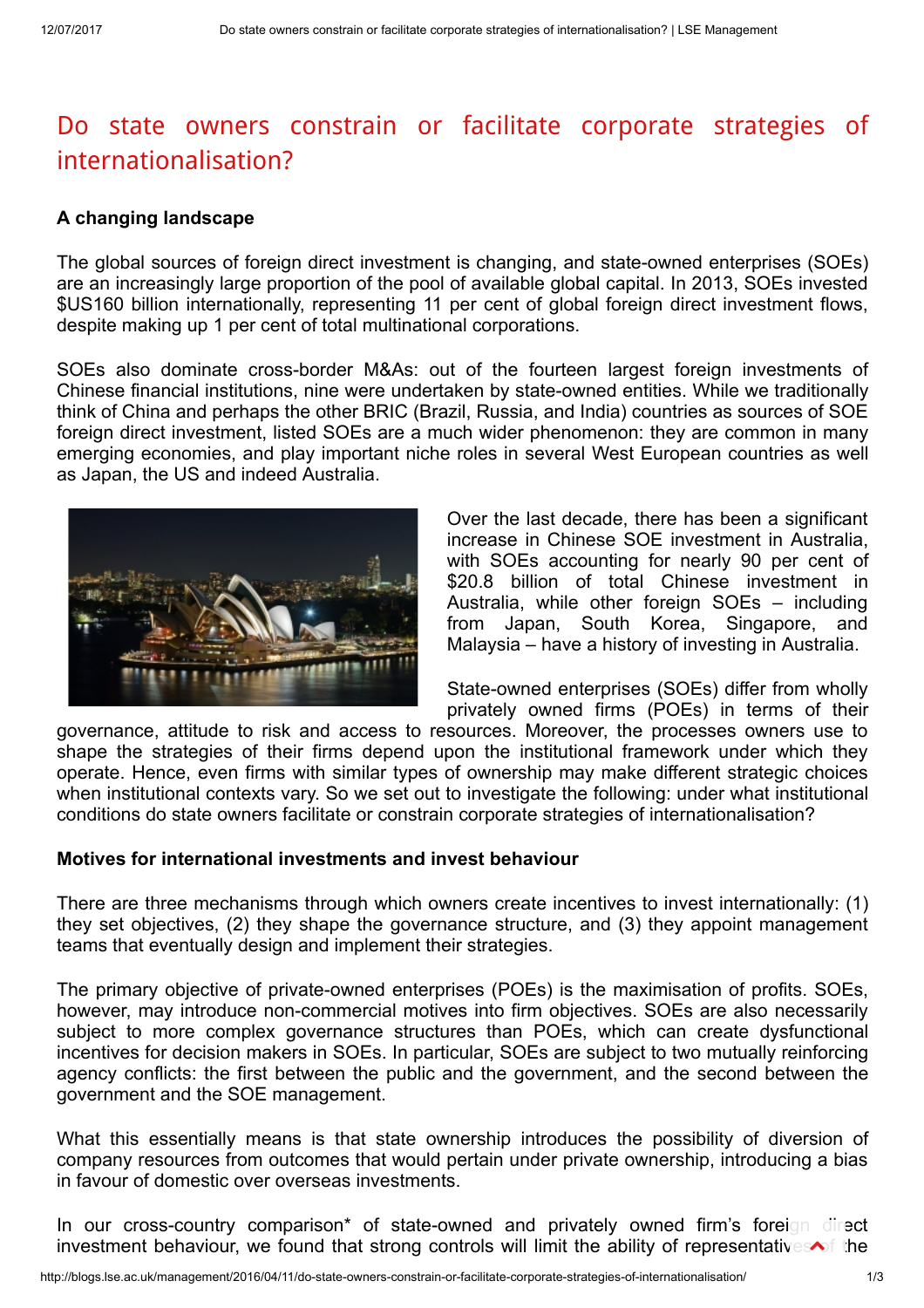state to impose objectives upon the SOE that (1) deviate from the interests of minority shareholders; (2) limit the ability of managers to exploit principal–principal conflicts to their own benefits; and (3) ensure that managerial qualifications rather than political alignment drive the selection of top management teams.

If, on the other hand, institutional control mechanisms are weak, strategies of listed SOEs and POEs with respect for example to internationalisation will diverge; SOE managers will use their insider power to pursue personal objectives to the detriment of profitability, such as displaying a home country bias.

Managers around the world increasingly face new types of competitors, especially from emerging markets that are state owned. To fully appreciate the motivations and strategies of an SOE, managers need to evaluate and understand the institutional environment of its country of origin.

If the cultural traditions of a country support strong controls over elites, or reforms strengthen formal institutions or governance arrangements, then state ownership may not imply great deviation in behaviour from what would occur under private ownership.

However, where institutions do not provide adequate controls over the state apparatus and management, listed SOE internationalisation strategies are likely to substantively differ from those of their privately owned counterparts. Specifically, SOEs under weak control institutions are likely to exploit domestic opportunities, including rent seeking opportunities, and pursue foreign investments primarily where they can leverage their political assets. This may influence how managers of Western private firms can interact strategically with state owned competitors in the global market place.

\*Cross-country sample of 153 majority state-owned listed firms matched (compared) with 153 wholly privately owned listed firms of similar size and from similar industries, representing 20 different countries, both developing and developed. All firms are among the 5000 largest multinational firms in the World.

Notes:

• To read more about this topic check 'Home country institutions and the [internationalisation](http://www.sciencedirect.com/science/article/pii/S109095161530002X) of state owned enterprises: A cross-country analysis'.



Saul [Estrin](http://www.lse.ac.uk/management/people/sestrin.aspx) is Professor of Management and Strategy at LSE's Department of Management. He is Deputy Head of Department of Strategy and Resources and TRIUM Vice-Dean. His research focuses on business opportunities in emerging markets: privatisation; transition economics and economic development; private sector development; investment strategies in emerging markets; privatisation in central and eastern Europe and foreign direct investment.



Bo [Bernhard](http://sydney.edu.au/business/staff/bo.nielsen) Nielsen is a Professor of Business Strategy at the International Business Discipline at the University of Sydney. His research is at the intersection of strategy and international business with a specific focus on strategic collaboration, firm internationalization, and knowledge management across borders.